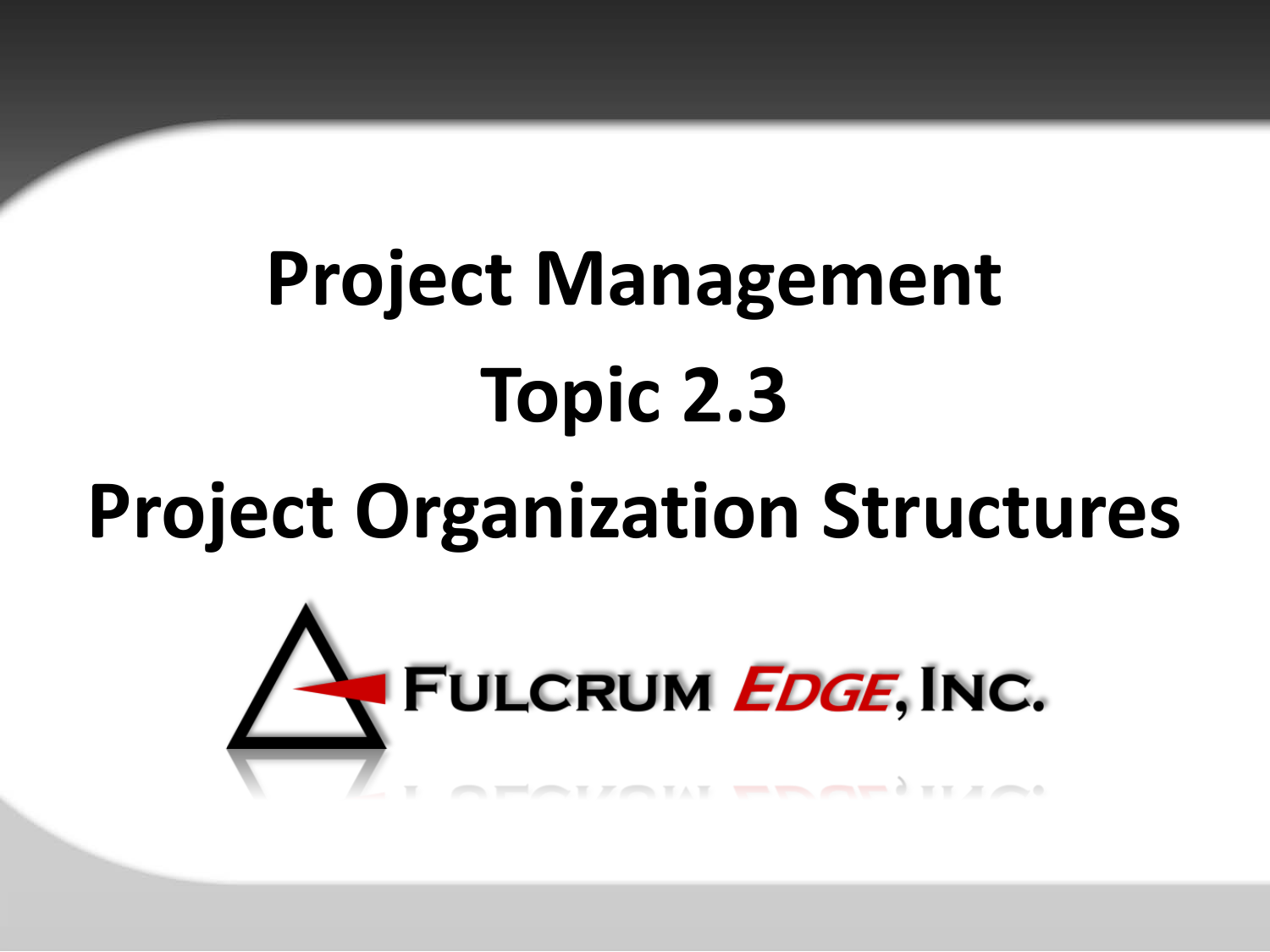#### **Organization Structures**



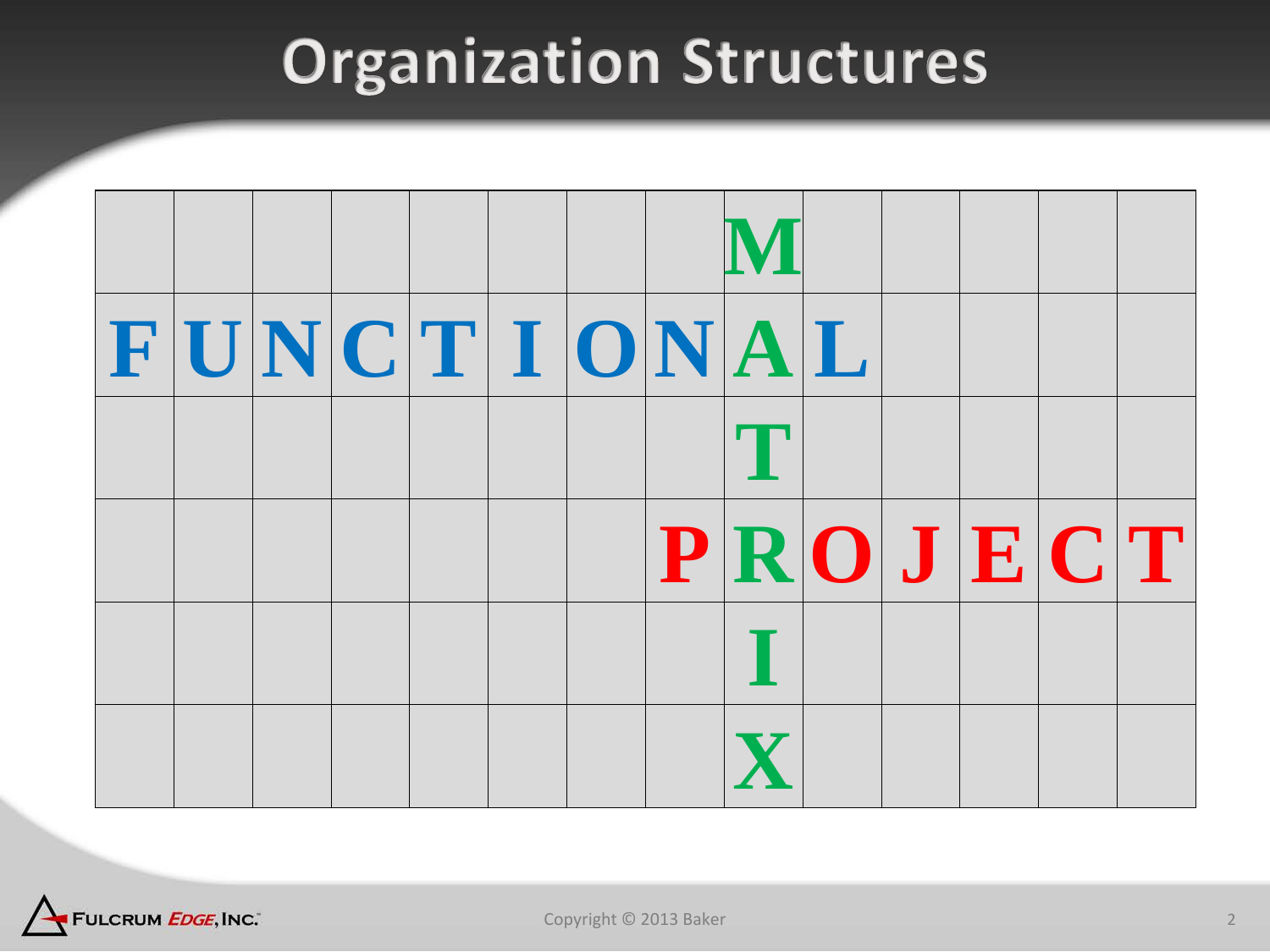#### **Organizational Structure Extremes**



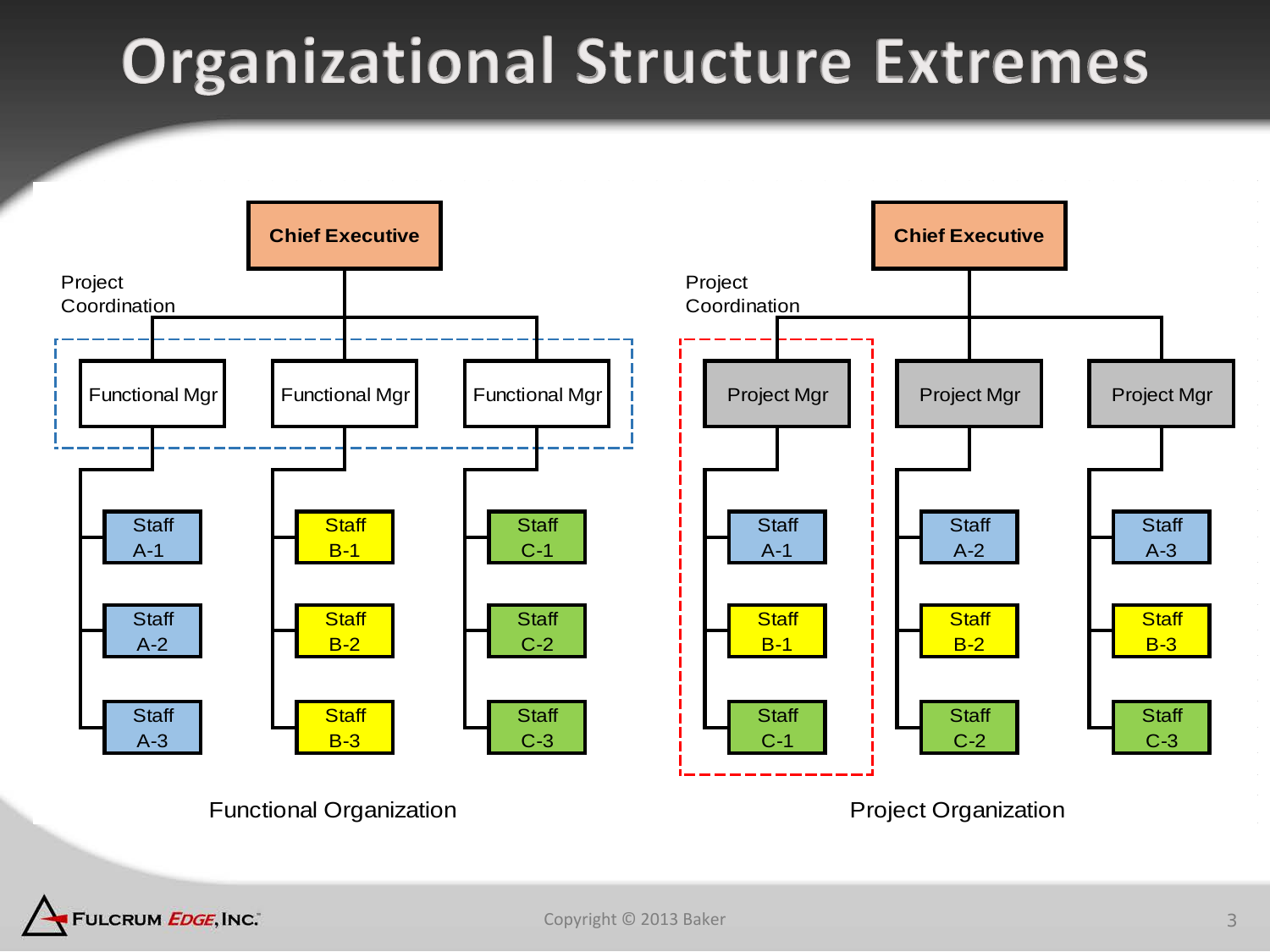## **Functional Organization Characteristics**

- Typical of businesses that sell and produce standardized products.
- Groups consist of individuals performing the same function.
- Periodically undertake in-house projects.
- Team members can be assigned to the project.
- Team members continue regular functional jobs.
- Project manager does not have complete authority over team.

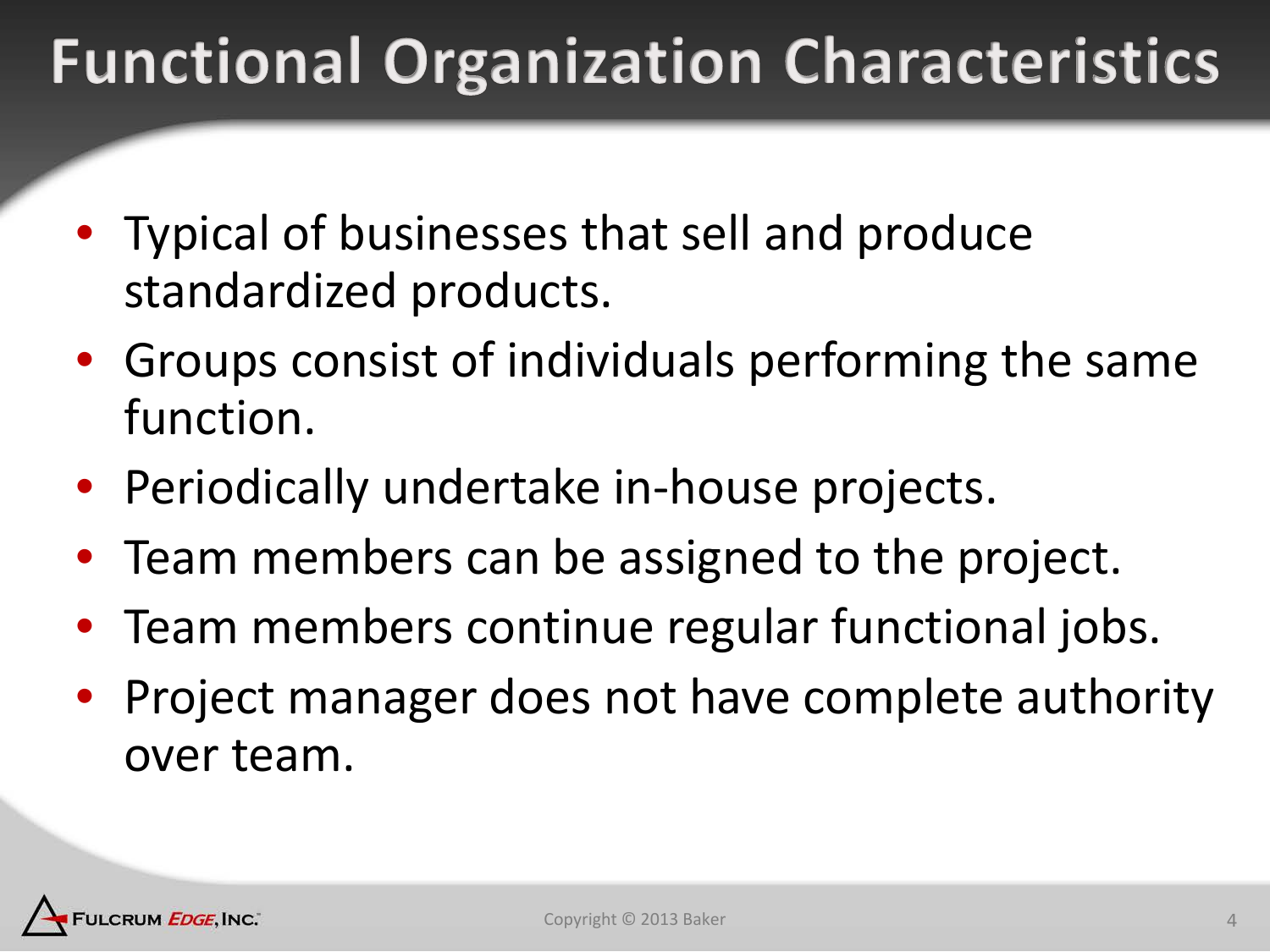### **Project Organization Characteristics**

- Typical of businesses that sell and produce customized products.
- Typical of companies providing project services, not selling products.
- Work on multiple projects at a time.
- Project team is dedicated to one project.
- Project manager has complete authority over team.
- Each project team tends to be isolated.

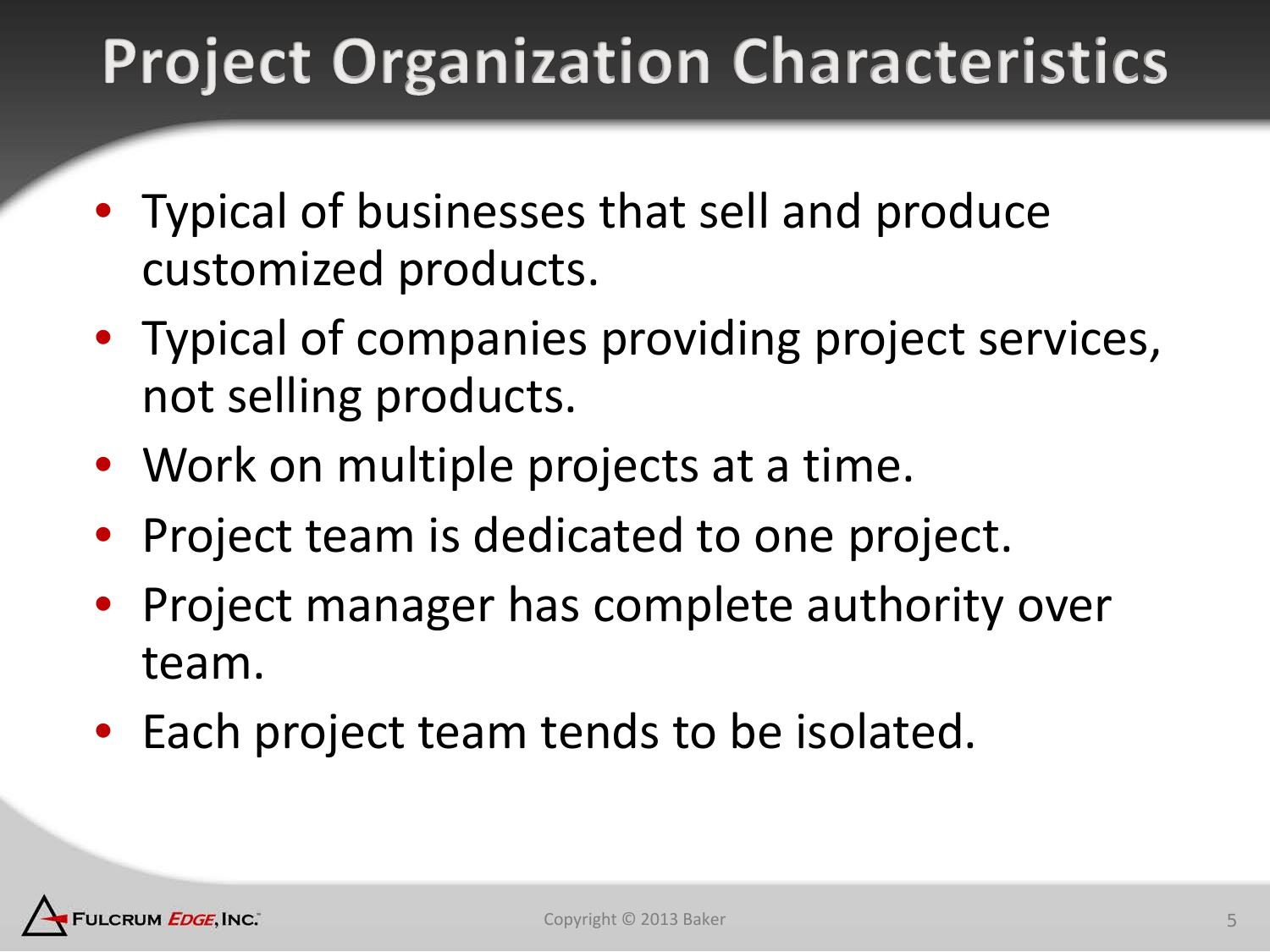#### **Strong Matrix Organization**



#### Strong Matrix

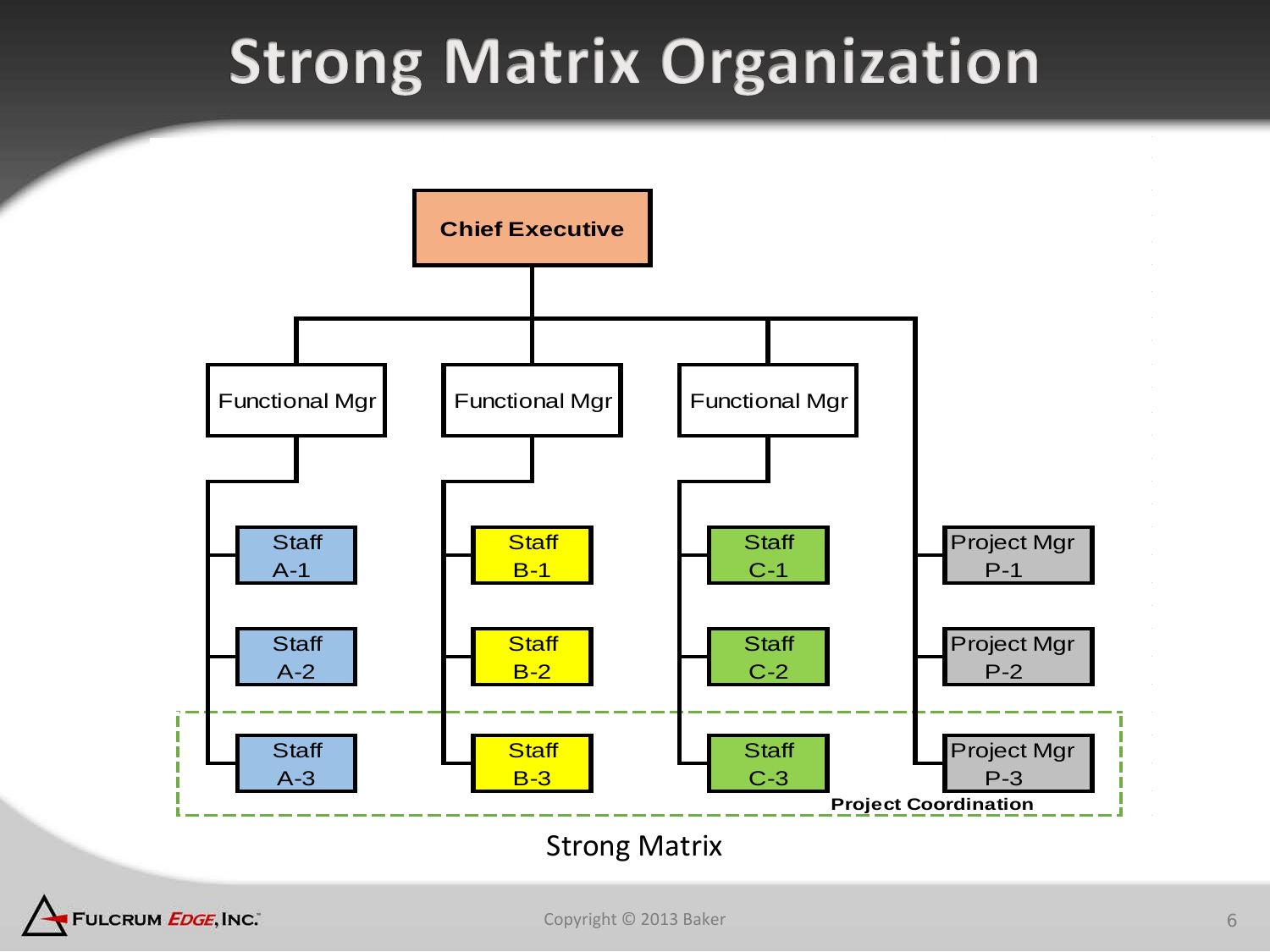#### **Other Matrix Structures**



- Staff coordinates among themselves
- One staff member is designated either by management or internally to coordinate

#### Weak Matrix Organization **Balanced Matrix Organization**

- Project Manager appointed with specific project authority
- Project Manager may also provide technical expertise

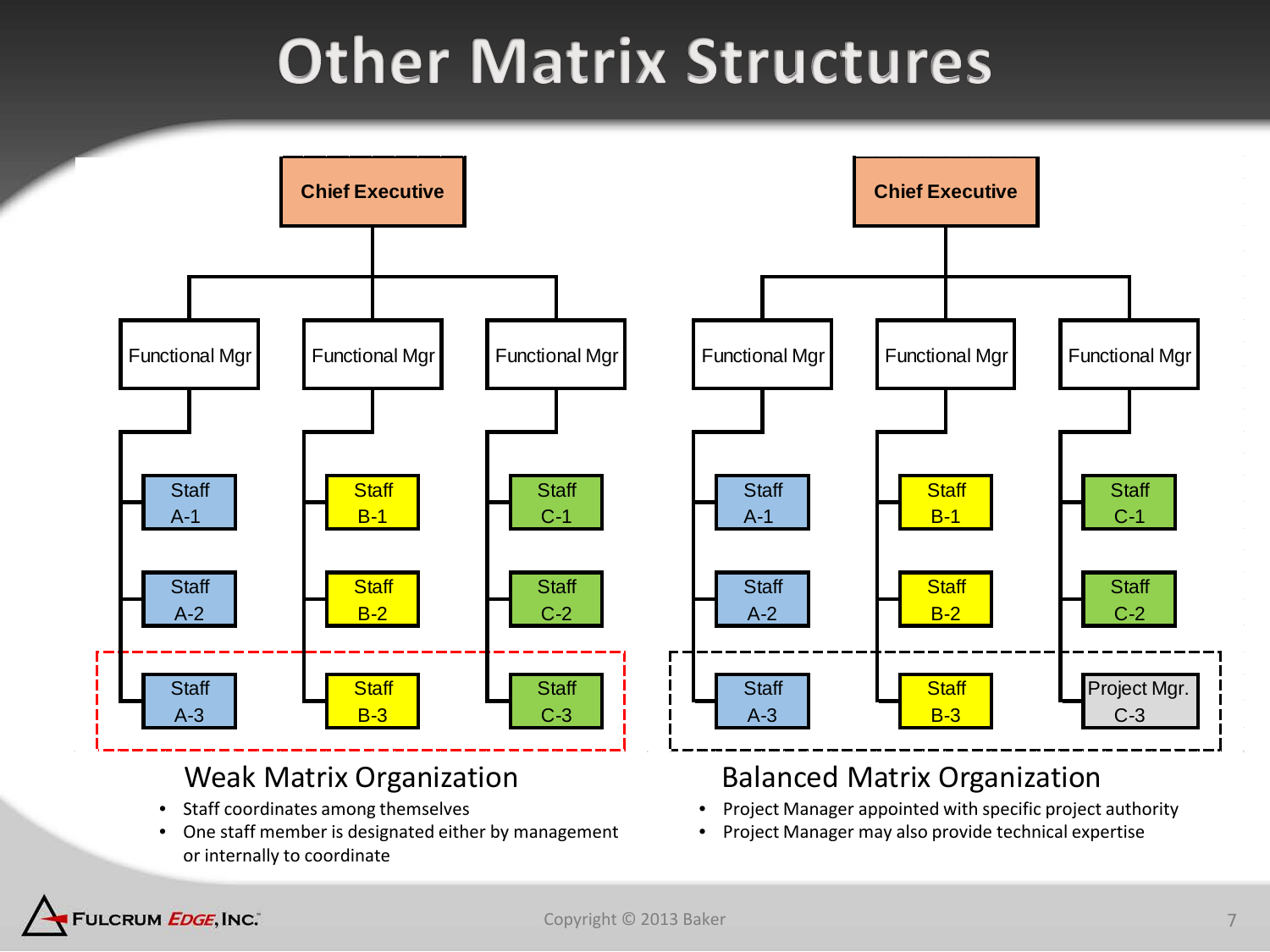## **Matrix Organization**

- A mix of functional and project organization structures.
- Used in companies that work on multiple projects at a time.
- Provides project and customer focus.
- Retains functional expertise.
- Individuals can be assigned to various types of projects.

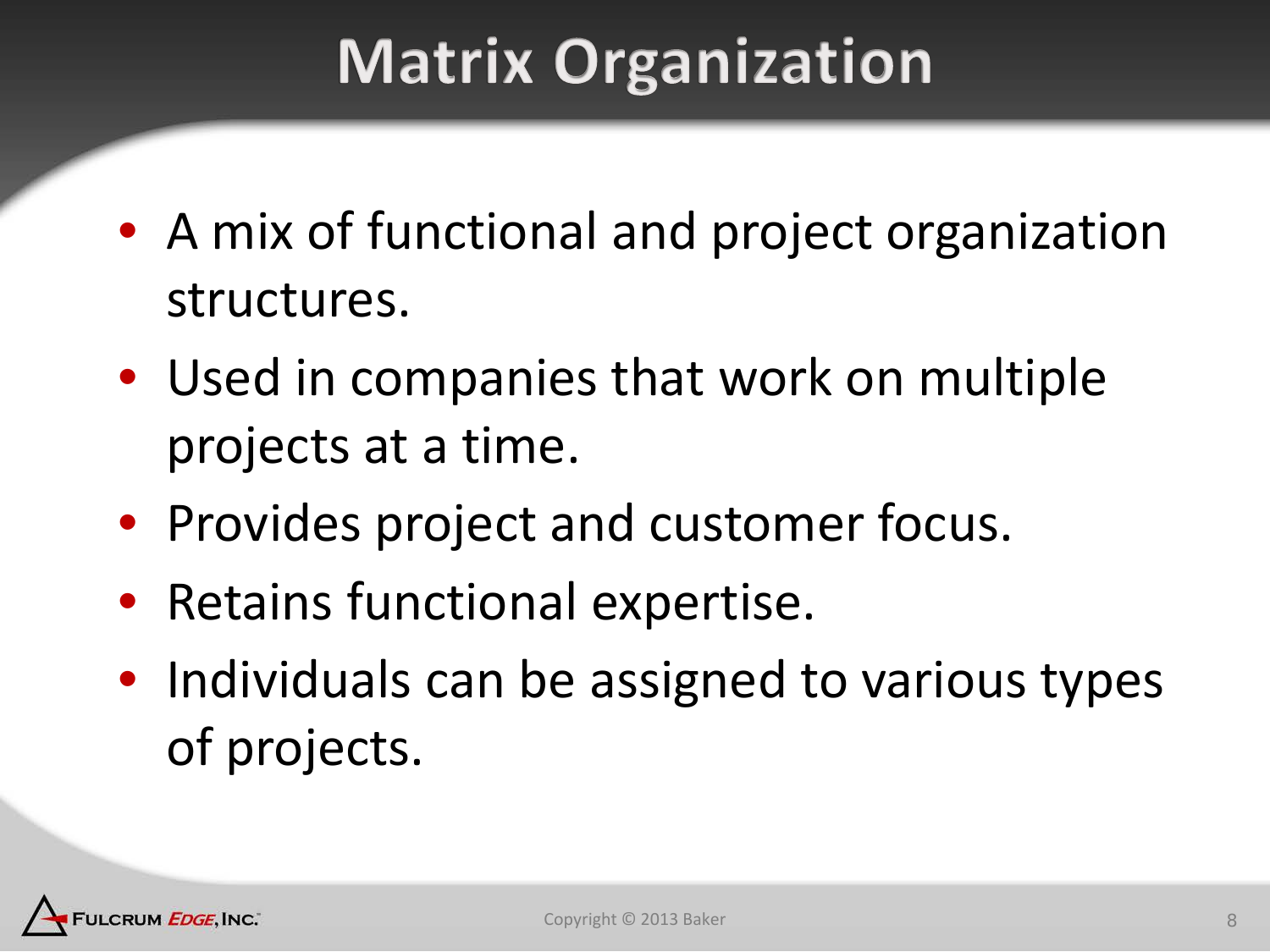## Matrix Organization (cont'd)

- Both *project managers and functional managers* have responsibilities.
- The *Project Manager* is the intermediary between customer and company.
- The *Functional Manager* decides how tasks will be accomplished.

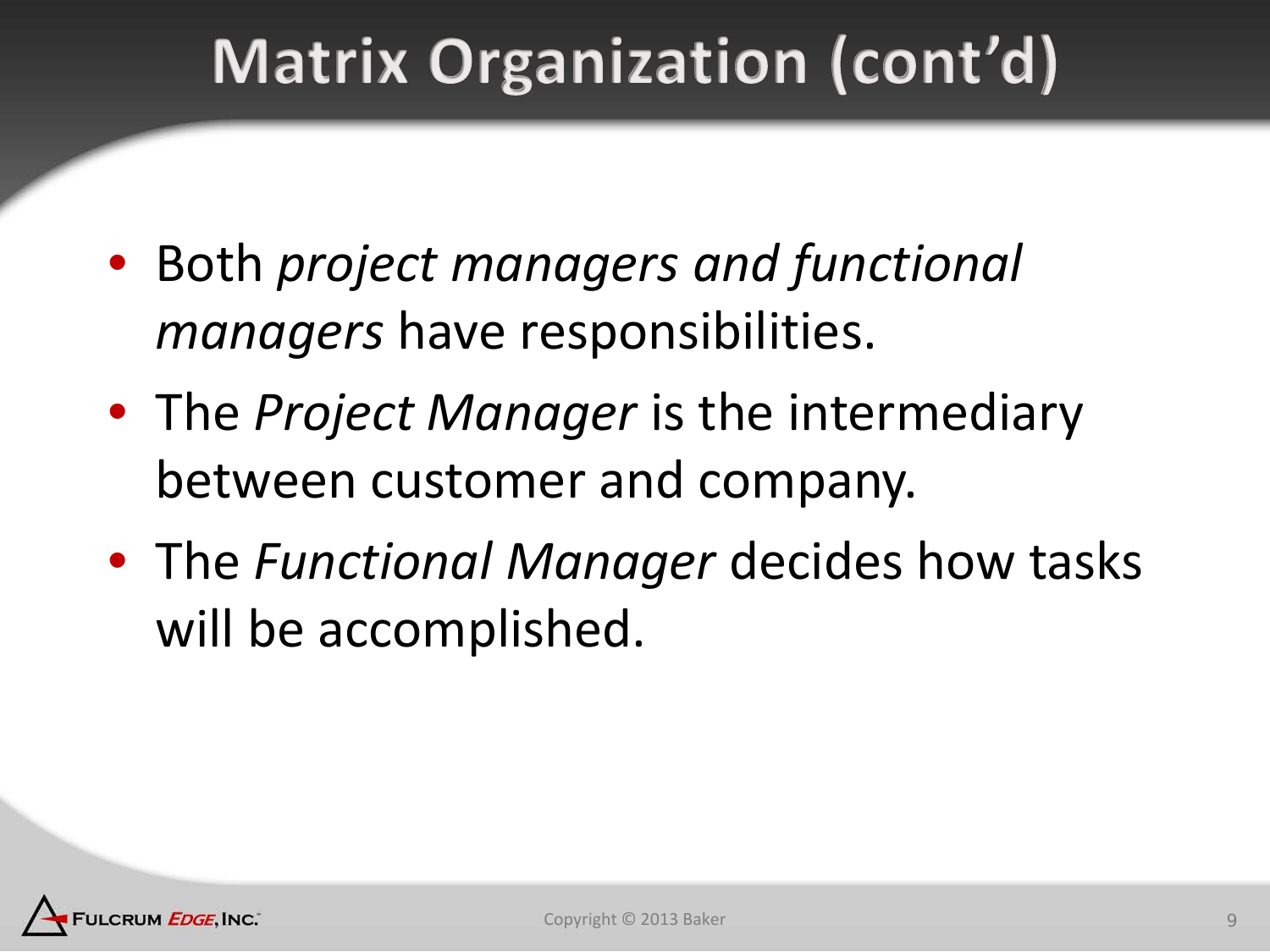#### 2.3.1 Team Exercise



## **Organizational Structures**

#### Learn by Doing Project Management Pages 34-35



Copyright © 2013 Baker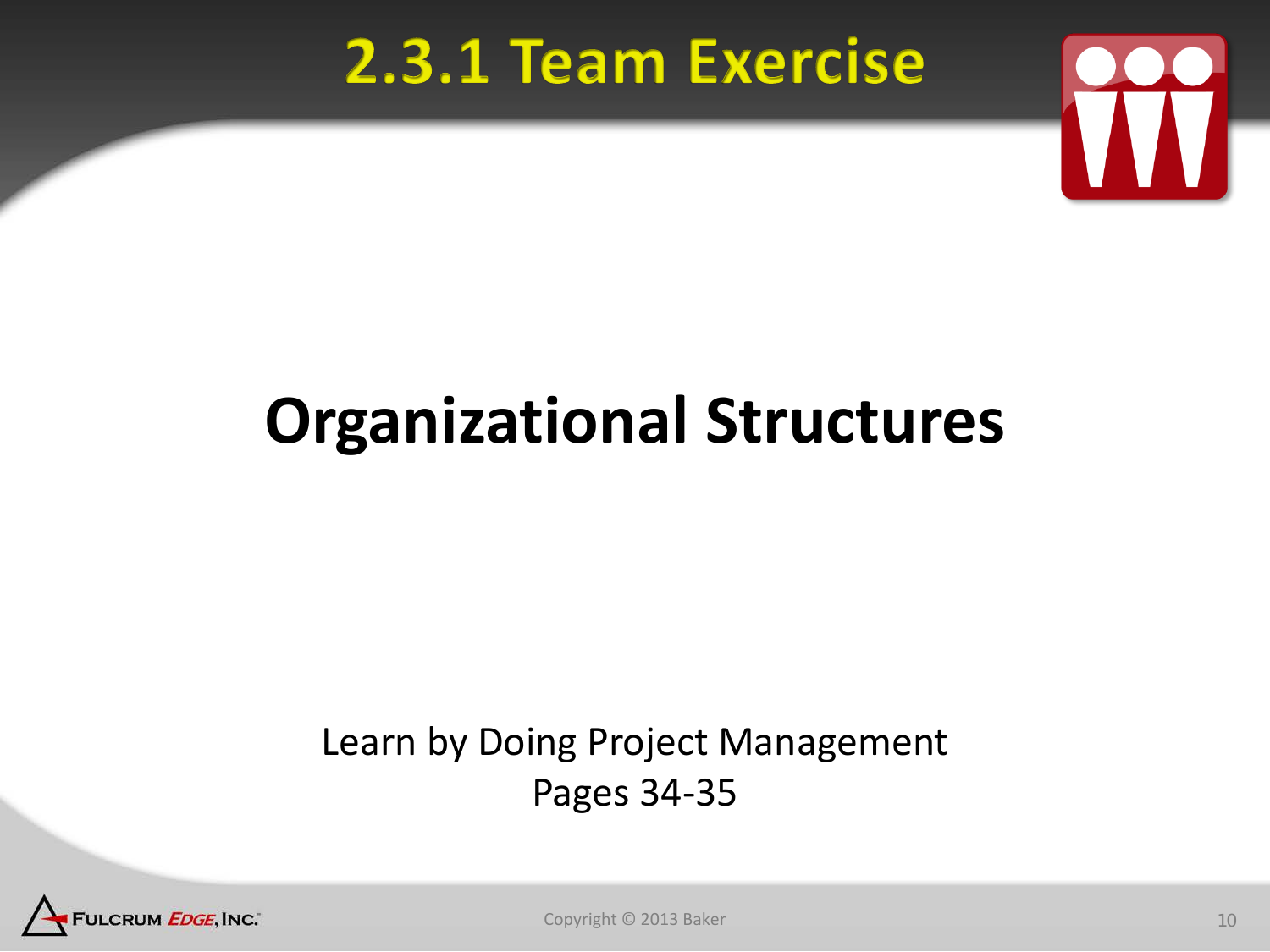#### **Multi-company Project Structures**

- Tend to be large projects covering many functional areas and requiring high levels of technical expertise.
- Matrix is the predominate mode
- A strong matrix with effective project managers minimizes leadership intervention and decision making.